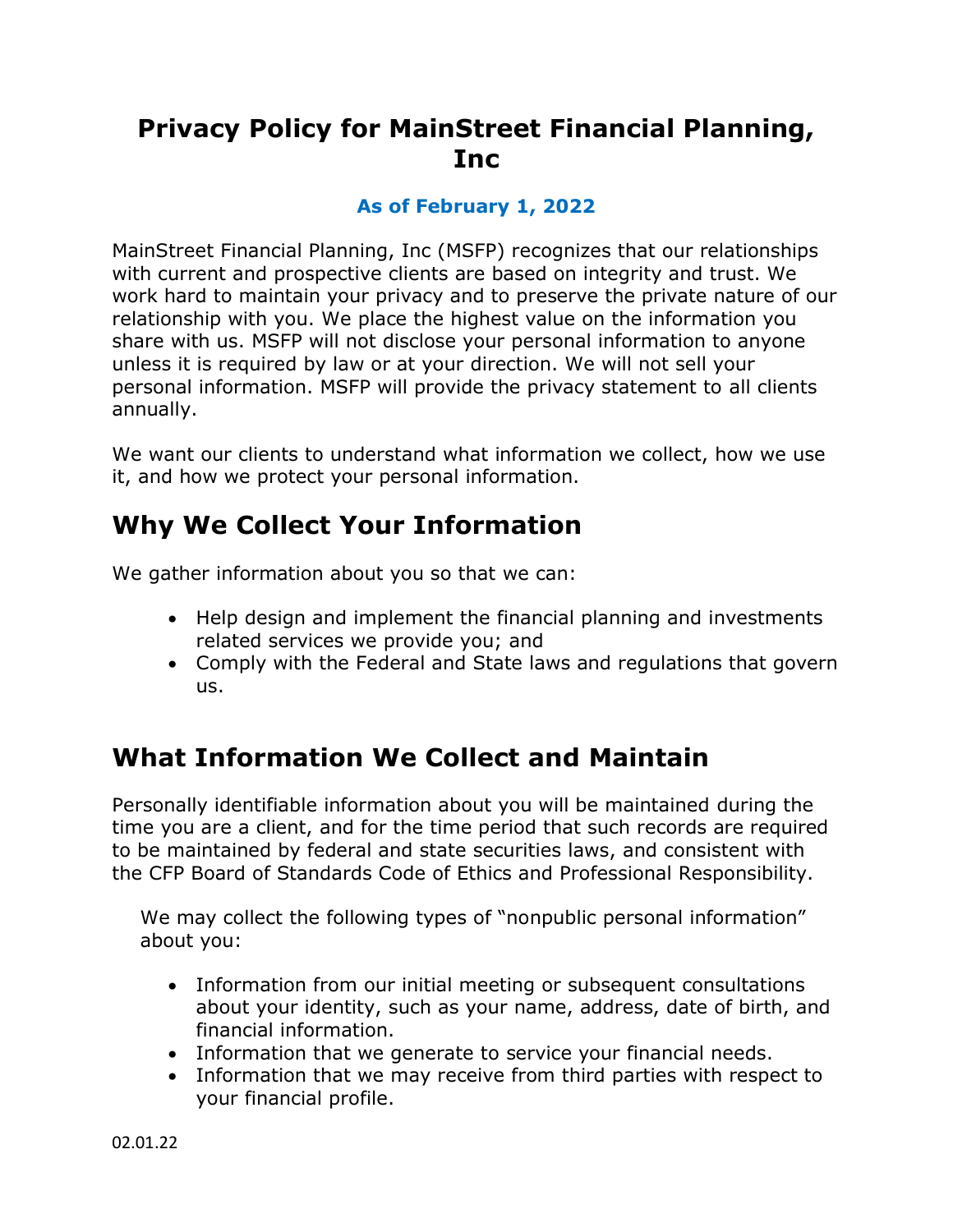

FINANCIAL PLANNING

# **Categories of Information Collected**

The categories of nonpublic personal information that we collect from a client or prospective client depend upon the scope of the client engagement.

These categories may include information:

- about your personal finances and insurance.
- about your personal goals, dreams, and health to the extent needed for the planning process.
- about transactions between you and third parties; and
- from consumer reporting agencies.

# **What Information We Disclose**

We are permitted by law to disclose nonpublic information about you to unaffiliated third parties in certain circumstances. For example, in order for us to provide planning or investment management services to you, we may disclose your personal information in limited circumstances to various service providers, such as our independent contractors hired by MSFP. Arrangements with companies or independent contractors not affiliated with MSFP will be subject to confidentiality agreements.

MainStreet Financial Planning, Inc will not disclose any personal information about you or your account(s) unless one of the following conditions is met:

- We receive your prior written consent; or
- We have documentation that the recipient is your authorized representative; or
- We are required by law to disclose information to the recipient
- •

# **How We Protect Your Personal Information**

Privacy has always been important to MSFP. We restrict and limit access to client information only to those who need to carry out their business functions. We educate employees about safeguarding client information and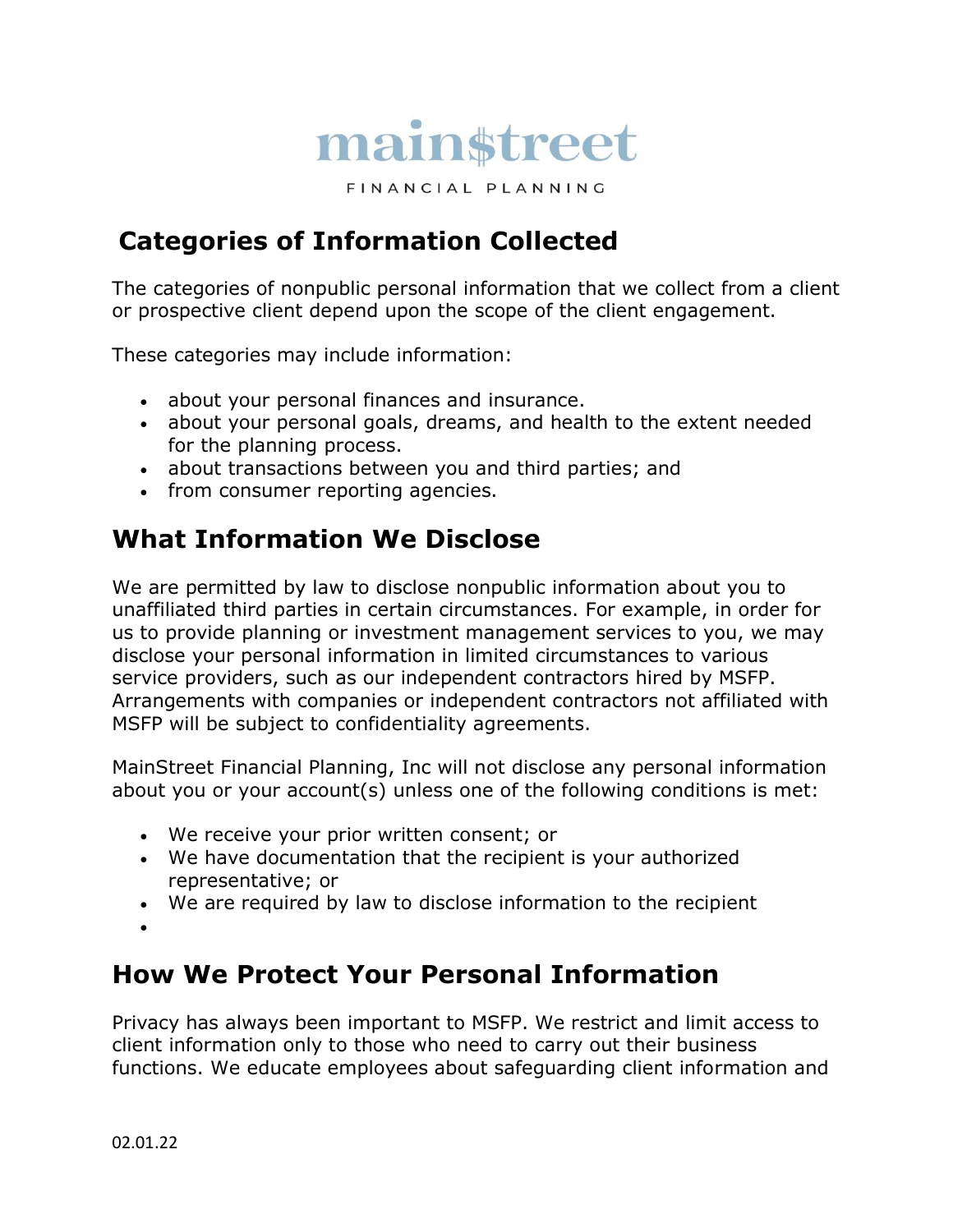preventing its unauthorized access, disclosure, or use. Employees will be required to acknowledge their acceptance and understanding of the privacy



FINANCIAL PLANNING

policy in writing. (We maintain physical, electronic, and procedural safeguards to protect your confidential personal information).

Note there is information frequently listed on our materials or within our communications that may fall outside these strict safeguards. We recognize these categories may appear in email correspondence between the client and MSFP and/or on the screen in our online meetings.

- First and Last Name
- Asset and liability balances

# **Our Protocols**

We maintain a secure office and computer environment to ensure that your information is not placed at unreasonable risk. We ask that clients and prospective clients protect the information they transmit to us using our secure encryption system, www.Sharefile.com. We will do the same.

If a client chooses to transmit information to us in an alternative method, it will be up to the transmitter to understand the risk before engaging third party services providing encryption and password protection systems.

We encourage use of bar-coded delivery systems to track and document delivery of personal documents using USPS, FedEx and UPS systems that track and document delivery to the intended recipient. We will do the same.

# **How we handle Credit Card/Bank account Information**

MSFP never collects or retains clients credit card or bank information. All payments are made by client's themselves using one of the software providers. Refer to their Privacy Policy information below. Credit card payments cannot be made by phone.